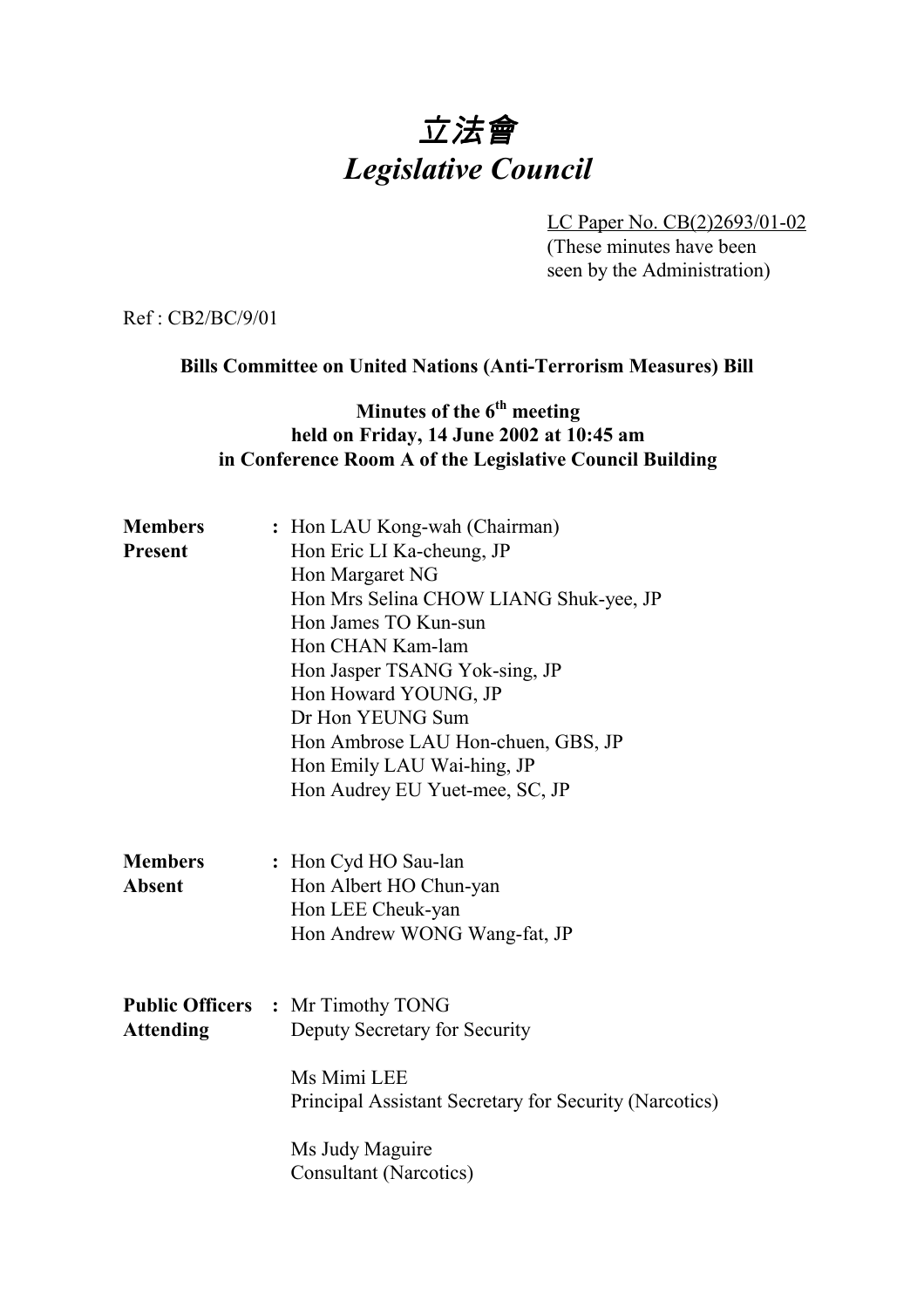|                                      | Mrs Wendy CHOI<br><b>Assistant Secretary for Security</b>                                                                         |
|--------------------------------------|-----------------------------------------------------------------------------------------------------------------------------------|
|                                      | Mr Geoffrey Fox<br>Senior Assistant Law Draftsman                                                                                 |
|                                      | Mr John Hunter<br><b>Deputy Principal Government Counsel</b><br><b>Treaties and Law Unit</b><br><b>International Law Division</b> |
|                                      | Mr Lawrence PENG<br>Senior Government Counsel<br>Law Drafting Division                                                            |
| <b>Clerk</b> in<br>Attendance        | : Ms Doris CHAN<br>Chief Assistant Secretary (2) 4                                                                                |
| <b>Staff</b> in<br><b>Attendance</b> | : Ms Bernice WONG<br>Assistant Legal Adviser 1                                                                                    |
|                                      | Miss Mary SO<br>Senior Assistant Secretary (2) 8                                                                                  |
|                                      | Ms Janet SHUM<br>Senior Assistant Secretary (2) 9                                                                                 |
|                                      |                                                                                                                                   |

 $-2 -$ 

**I. Meeting with the Administration** (LC Paper Nos. CB(2)2267/01-02(01), CB(2)2283/01-02(01) and (02), CB(2)2301/01-02(01) and LS46/01-02)

The Bills Committee deliberated (Index of proceedings attached at the **Annex**).

2. In light of the views expressed by members at the meeting, the Administration agreed to consider revising clause 4, 11, 16 and Schedule 2 and propose Committee Stage amendments to the Bill at the next meeting.

## **II. Date of next meeting**

3. Members noted that the next meeting was scheduled for 17 June 2002 at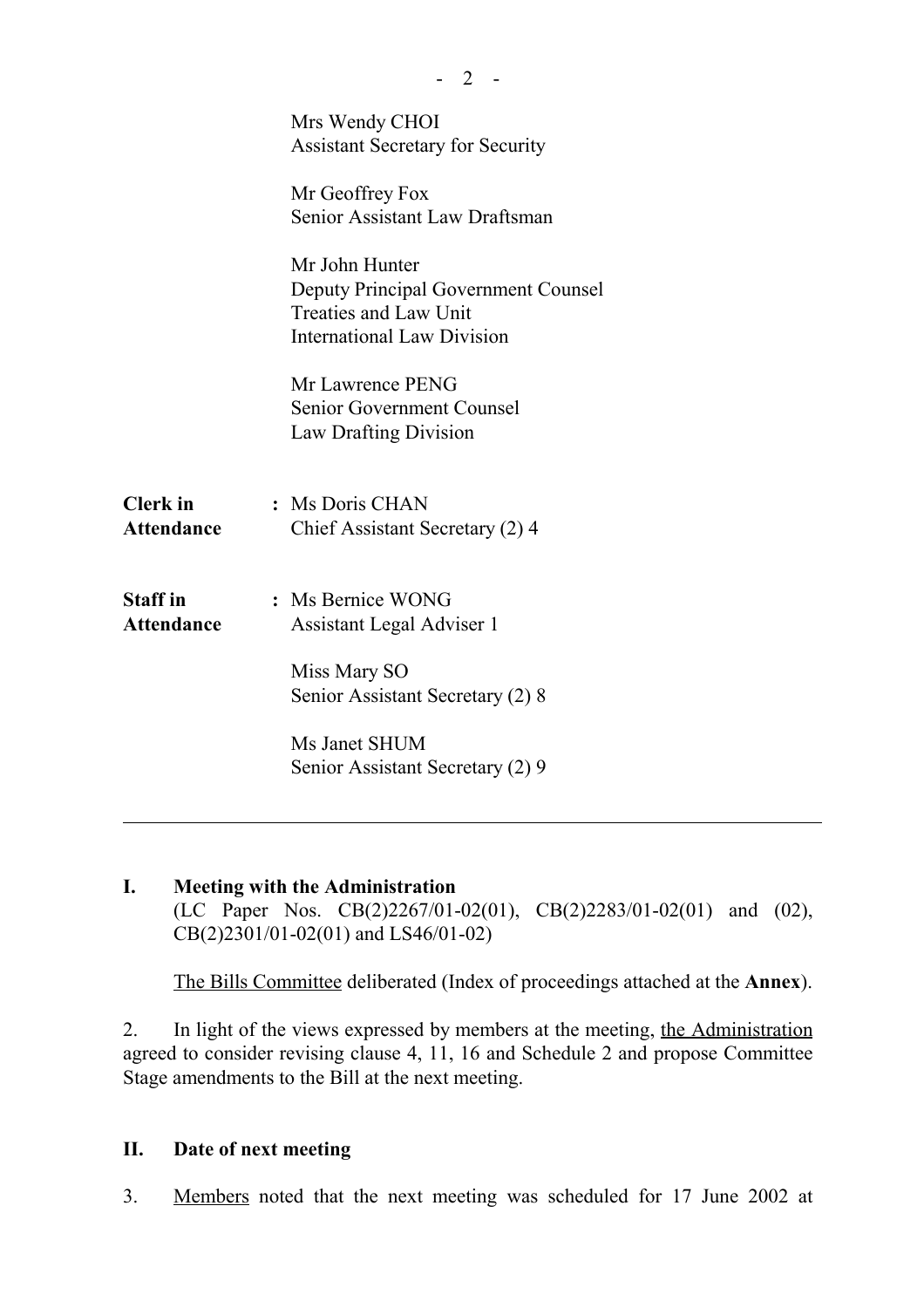2:30 pm.

4. There being no other business, the meeting ended at 1:00 pm.

Council Business Division 2 Legislative Council Secretariat 9 August 2002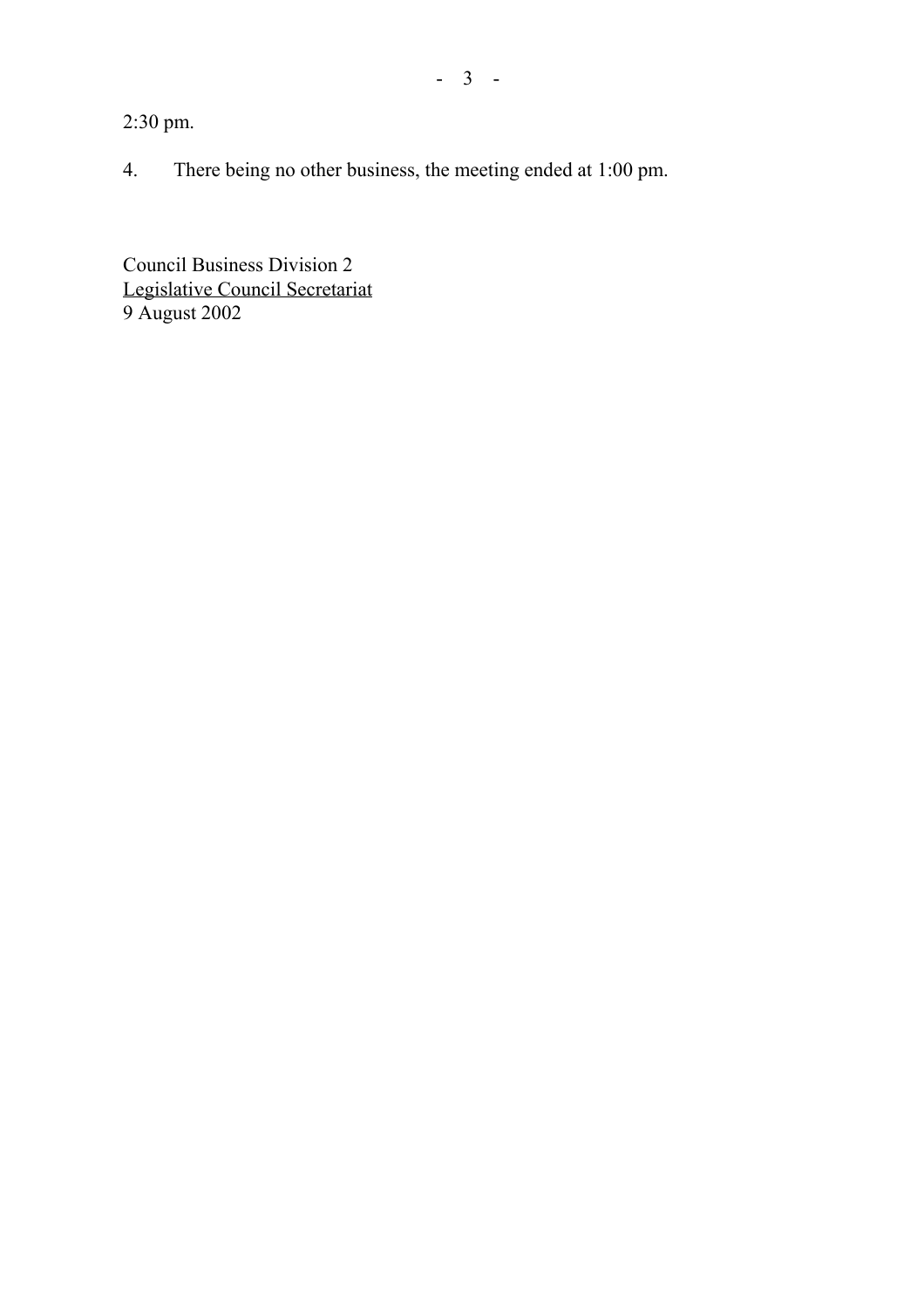### **Bills Committee on United Nations (Anti-Terrorism Measures) Bill Meeting on Friday, 14 June 2002 at 10:45 am in Conference Room A of the Legislative Council Building**

| <b>Time</b>          | <b>Speaker</b>   | Subject(s)                               | <b>Action</b><br><b>Required</b> |
|----------------------|------------------|------------------------------------------|----------------------------------|
| $000000 -$           | Chairman         | Way Forward                              |                                  |
| 000257               |                  |                                          |                                  |
| $000257 -$           | Administration   | Clarification as regards differences     |                                  |
| 001028               |                  | between clause $10(1)$ and (2). In       |                                  |
|                      |                  | order to substantiate an offence         |                                  |
|                      |                  | under clause $10(1)$ , the prosecution   |                                  |
|                      |                  | would have to prove to the court         |                                  |
|                      |                  | two elements as specified in the         |                                  |
|                      |                  | subsection                               |                                  |
| $001028 -$           | Ms Audrey EU     | Ditto                                    |                                  |
| 001151               |                  |                                          |                                  |
| $001151 -$           | Chairman         | Ditto                                    |                                  |
| 001236               |                  |                                          |                                  |
| $001236 -$<br>001301 | Ms Audrey EU     | Ditto                                    |                                  |
| $001301 -$           | Chairman         | with                                     |                                  |
| 001323               |                  | Arrangement<br>to<br>meet<br>deputations |                                  |
| $001323 -$           | Miss Margaret NG | Ditto                                    |                                  |
| 001357               |                  |                                          |                                  |
| $001357 -$           | Mr Howard YOUNG  | Ditto                                    |                                  |
| 001446               |                  |                                          |                                  |
| $001446 -$           | Miss Margaret NG | Ditto                                    |                                  |
| 001458               |                  |                                          |                                  |
| $001458 -$           | Mrs Selina CHOW  | Ditto                                    |                                  |
| 001602               |                  |                                          |                                  |
| $001602 -$           | Ms Emily LAU     | Ditto                                    |                                  |
| 001656               |                  |                                          |                                  |
| $001656 -$           | Clerk            | Ditto                                    |                                  |
| 001720               |                  |                                          |                                  |
| $001720 -$           | Ms Emily LAU     | Ditto                                    |                                  |
| 001732               |                  |                                          |                                  |
| $001732 -$           | Chairman         | Ditto                                    |                                  |
| 001809               |                  |                                          |                                  |
| $001809 -$           | Administration   | Ditto                                    |                                  |
| 002009               |                  |                                          |                                  |
| $002009 -$           | Mr Howard YOUNG  | Ditto                                    |                                  |
| 002041               |                  |                                          |                                  |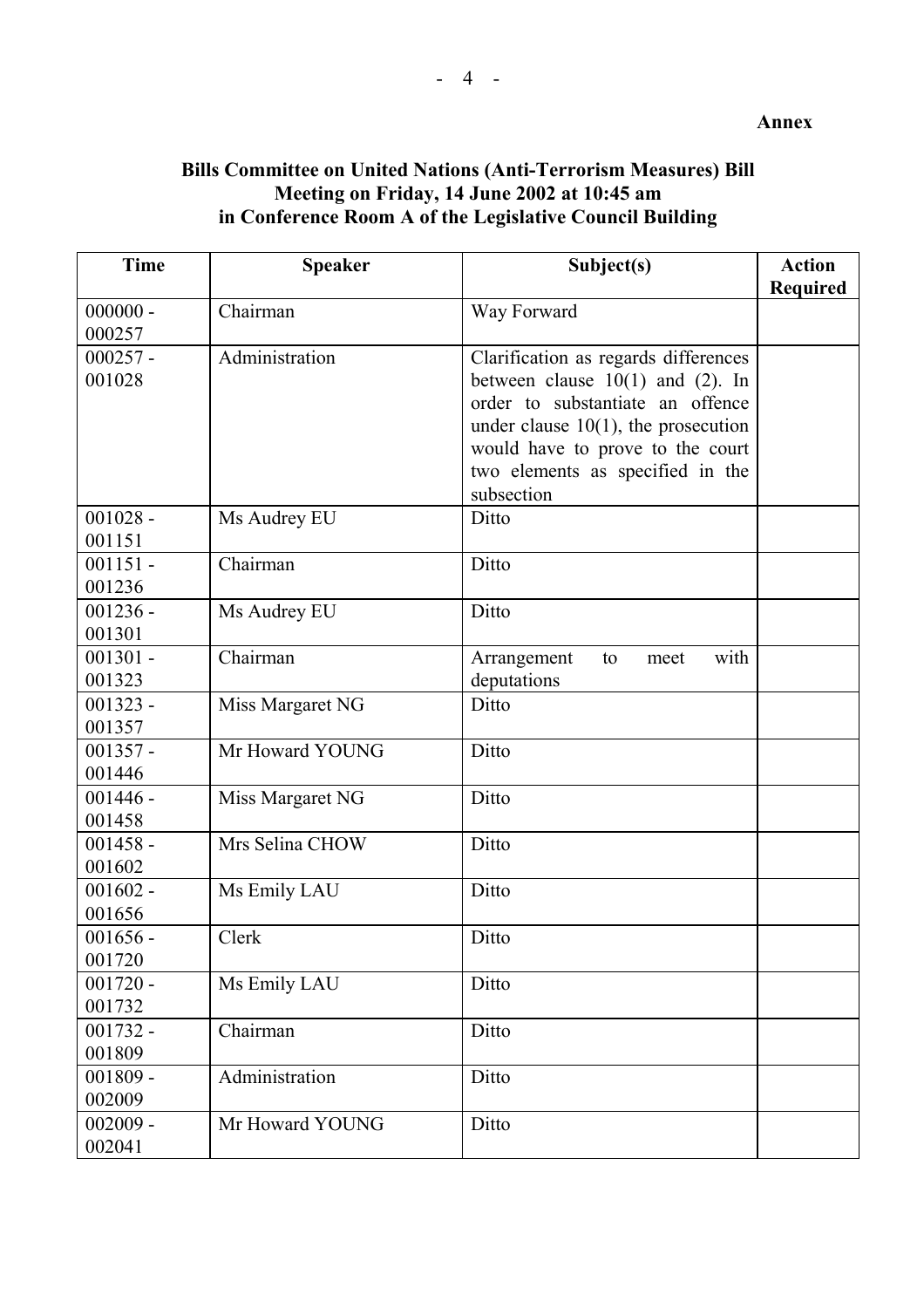| $002041 -$ | Ms Emily LAU           | Ditto                              |  |
|------------|------------------------|------------------------------------|--|
| 002102     |                        |                                    |  |
| $002102 -$ | Ms Audrey EU           | Ditto                              |  |
| 002214     |                        |                                    |  |
| $002214 -$ | Chairman               | Ditto                              |  |
| 002229     |                        |                                    |  |
| $002229 -$ | Dr YEUNG Sum           | Ditto                              |  |
| 002252     |                        |                                    |  |
| $002252 -$ | Chairman               | Ditto                              |  |
| 002326     |                        |                                    |  |
| $002326 -$ | Miss Margaret NG       | Ditto                              |  |
| 002425     |                        |                                    |  |
| $002425 -$ | $\overline{C}$ hairman | Ditto                              |  |
| 002446     |                        |                                    |  |
| $002446 -$ | Mrs Selina CHOW        | Ditto                              |  |
| 002516     |                        |                                    |  |
| $002516 -$ | Ms Emily LAU           | Ditto                              |  |
| 002607     |                        |                                    |  |
| $002607 -$ | Clerk                  | Ditto                              |  |
| 002623     |                        |                                    |  |
| $002623 -$ | Chairman               | Meeting with the deputations to be |  |
| 002655     |                        | arranged on 25 June 2002           |  |
| $002655 -$ | Ms Emily LAU           | Ditto                              |  |
| 002740     |                        |                                    |  |
| $002740 -$ | Miss Margaret NG       | Ditto                              |  |
| 002758     |                        |                                    |  |
| $002758 -$ | Ms Audrey EU           | Ditto                              |  |
| 002812     |                        |                                    |  |
| $002812 -$ | Ms Emily LAU           | Ditto                              |  |
| 002827     |                        |                                    |  |
| $002827 -$ | Chairman               | Ditto                              |  |
| 002848     |                        |                                    |  |
| $002848 -$ | Mr Howard YOUNG        | Whether false news published by    |  |
| 003010     |                        | newspapers for purposes other than |  |
|            |                        | terrorism would be penalized under |  |
|            |                        | clause 10                          |  |
| $003010 -$ | Administration         | Ditto                              |  |
| 003156     |                        |                                    |  |
| $003156 -$ | Mr Howard YOUNG        | Ditto                              |  |
| 003212     |                        |                                    |  |
| $003212 -$ | Administration         | Ditto                              |  |
| 003309     |                        |                                    |  |
| $003309 -$ | Mr Howard YOUNG        | Ditto                              |  |
| 003349     |                        |                                    |  |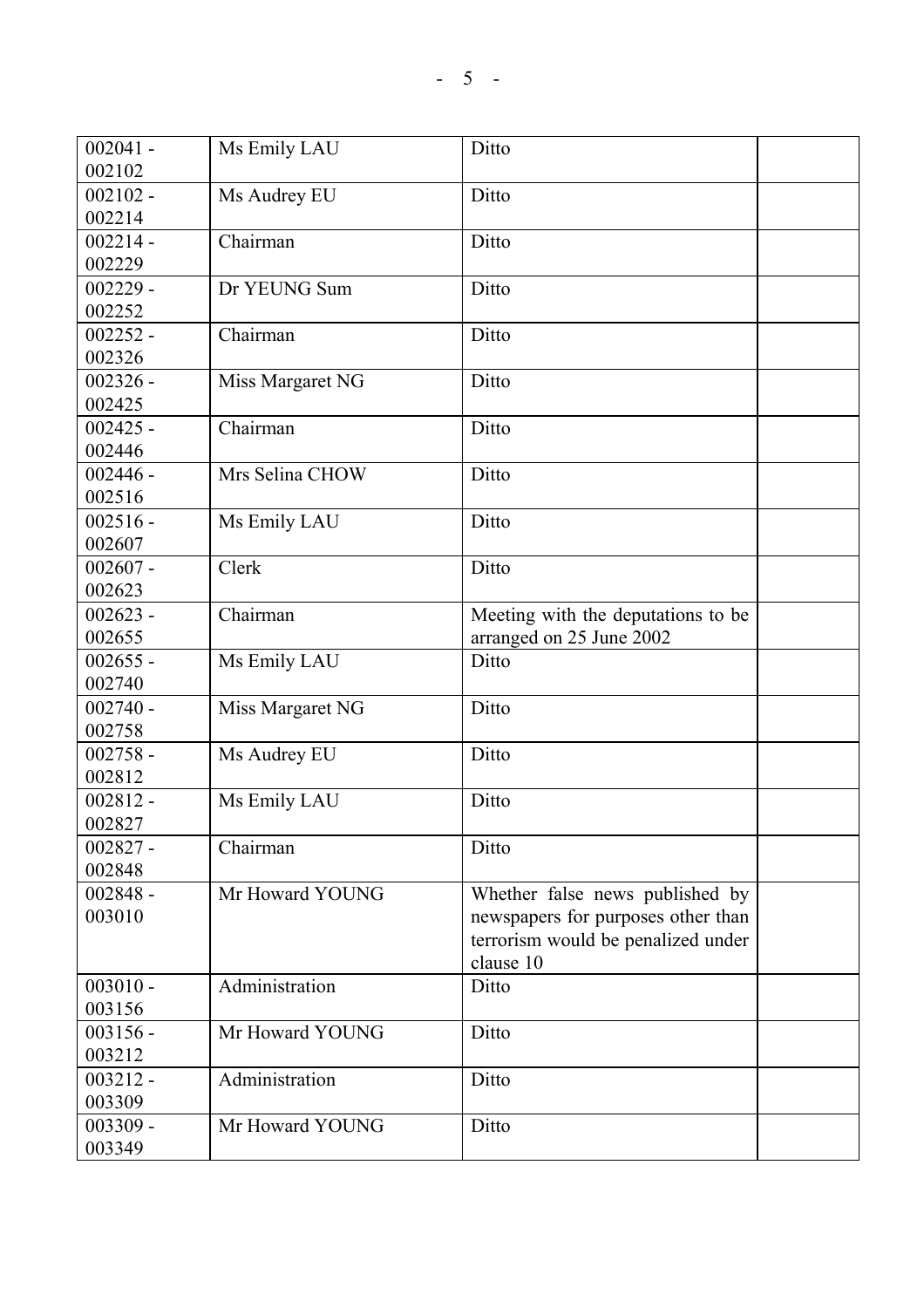| $003349 -$           | Administration   | Ditto                                 |  |
|----------------------|------------------|---------------------------------------|--|
| 003459               |                  |                                       |  |
| $003459 -$           | Ms Emily LAU     | The prohibition against making        |  |
| 003716               |                  | false threats of terrorist acts in    |  |
|                      |                  | clause 10 was outside the scope of    |  |
|                      |                  | <b>UNSCR</b><br>1373.<br>Since<br>the |  |
|                      |                  | Administration had emphasised         |  |
|                      |                  | that a minimalist approach would      |  |
|                      |                  | be adopted, there was no need to      |  |
|                      |                  | include such a provision              |  |
| $003716 -$           | Administration   | Ditto                                 |  |
| 003949               |                  |                                       |  |
| $003949 -$           | Chairman         | Ditto                                 |  |
| 004007               |                  |                                       |  |
| $004007 -$<br>004051 | Administration   | Ditto                                 |  |
| $004051 -$           | Ms Emily LAU     | Ditto                                 |  |
| 004148               |                  |                                       |  |
| $004148 -$           | Miss Margaret NG | 10 of the Bill<br>which<br>Clause     |  |
| 004457               |                  | specified prohibition against false   |  |
|                      |                  | threats of terrorist acts would       |  |
|                      |                  | concern of the media.<br>arouse       |  |
|                      |                  | Furthermore, the scope of clause      |  |
|                      |                  | $10(1)$ was too wide and might be     |  |
|                      |                  | open to abuse of power exercised      |  |
|                      |                  | under Schedule 2                      |  |
| $004457 -$           | Administration   | Ditto                                 |  |
| 004718               |                  |                                       |  |
| $004718 -$           | Miss Margaret NG | Ditto                                 |  |
| 004836               |                  |                                       |  |
| $004836 -$           | Administration   | Ditto                                 |  |
| 005203               |                  |                                       |  |
| $005203 -$           | Miss Margaret NG | Ditto                                 |  |
| 005330               |                  |                                       |  |
| $005330 -$           | Mr James TO      | Ditto                                 |  |
| 005749               |                  |                                       |  |
| $005749 -$           | Administration   | Ditto                                 |  |
| 005928               |                  |                                       |  |
| $005928 -$           | Mr James TO      | Ditto                                 |  |
| 010125               |                  |                                       |  |
| $010125 -$           | Administration   | Ditto                                 |  |
| 010224               |                  |                                       |  |
| $010224 -$           | Mr James TO      | Ditto                                 |  |
| 010251               |                  |                                       |  |
| $010251 -$           | Administration   | Ditto                                 |  |
| 010327               |                  |                                       |  |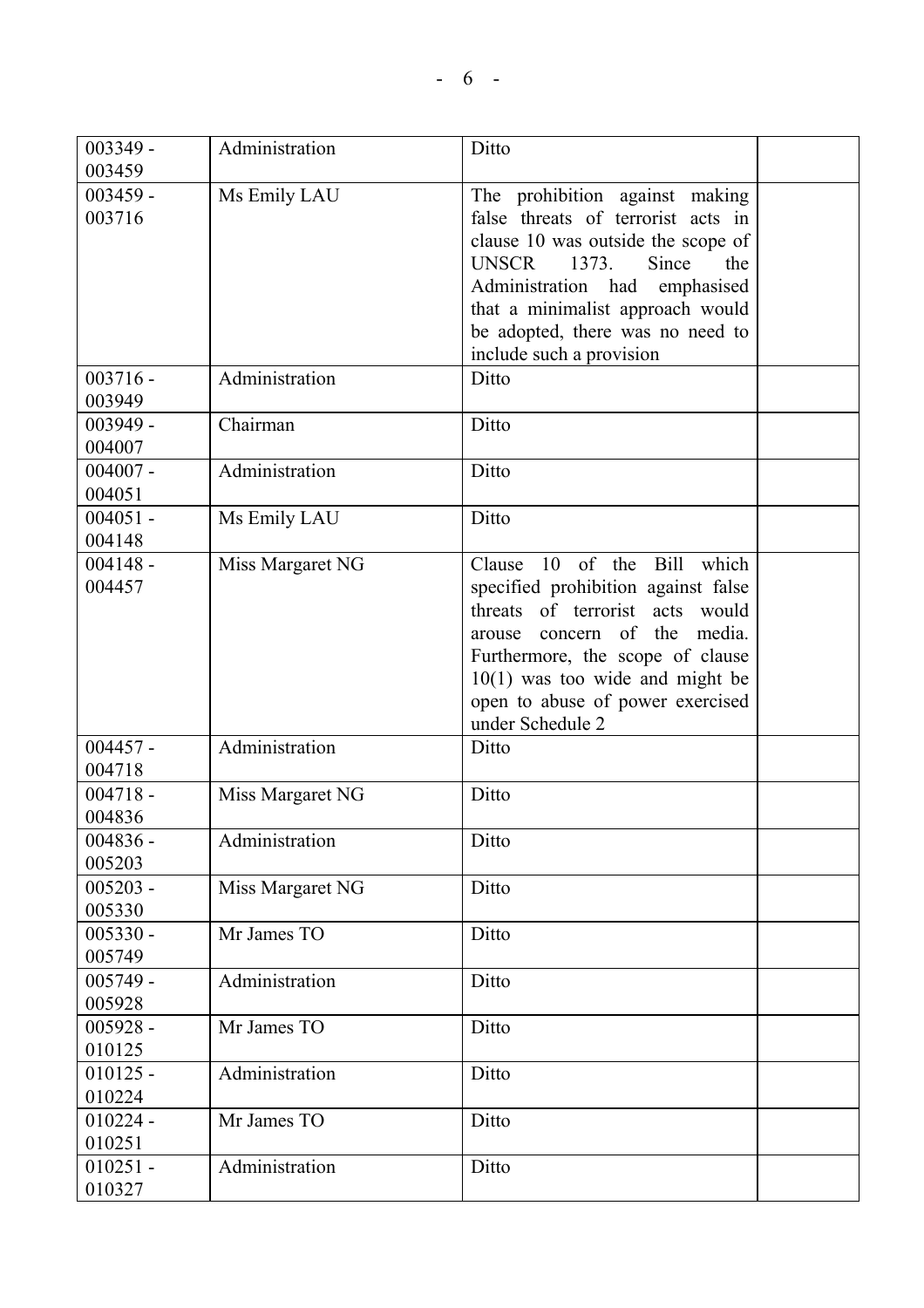| $010327 -$ | Dr YEUNG Sum   | Ditto                                |  |
|------------|----------------|--------------------------------------|--|
| 010405     |                |                                      |  |
| $010405 -$ | Ms Audrey EU   | clarification<br>whether<br>Sought   |  |
| 010603     |                | Section 1 (1) of Schedule 2 was to   |  |
|            |                | safeguard legal privilege against    |  |
|            |                | self-discrimination and how the      |  |
|            |                | subsection should be interpreted in  |  |
|            |                | relation to other subsections under  |  |
|            |                | Schedule 1 which appeared to be      |  |
|            |                | more specific than the general       |  |
|            |                | definition of section $1(1)$         |  |
| $010603 -$ | Administration | Ditto                                |  |
| 010825     |                |                                      |  |
| $010825 -$ | Ms Audrey EU   | Ditto                                |  |
| 010943     |                |                                      |  |
| $010943 -$ | Administration | Ditto                                |  |
| 011143     |                |                                      |  |
| $011143 -$ | Ms Emily LAU   | Ditto                                |  |
| 011208     |                |                                      |  |
| $011208 -$ | Administration | Ditto                                |  |
| 011222     |                |                                      |  |
| $011222 -$ | Mr James TO    | Ditto                                |  |
| 011303     |                |                                      |  |
| $011303 -$ | Administration | Ditto                                |  |
| 011318     |                |                                      |  |
| $011318 -$ | Mr James TO    | Ditto                                |  |
| 011335     |                |                                      |  |
| $011335 -$ | Administration | Ditto                                |  |
| 011346     |                |                                      |  |
| $011346 -$ | Mr James TO    | Ditto                                |  |
| 011357     |                |                                      |  |
| $011357 -$ | Administration | Ditto                                |  |
| 011406     |                |                                      |  |
| $011406 -$ | Mr James TO    | Ditto                                |  |
| 011414     |                |                                      |  |
| $011414 -$ | Administration | Ditto                                |  |
| 011452     |                |                                      |  |
| $011452 -$ | Chairman       | Ditto                                |  |
| 011515     |                |                                      |  |
| $011515 -$ | Ms Audrey EU   | Clause 11 (disclosure of knowledge)  |  |
| 011900     |                | or suspicion that property was       |  |
|            |                | terrorist property) - whether it was |  |
|            |                | more appropriate to bind the         |  |
|            |                | professional concerned by their      |  |
|            |                | codes of practice rather than to     |  |
|            |                | impose a criminal sanction for non-  |  |
|            |                | disclosure                           |  |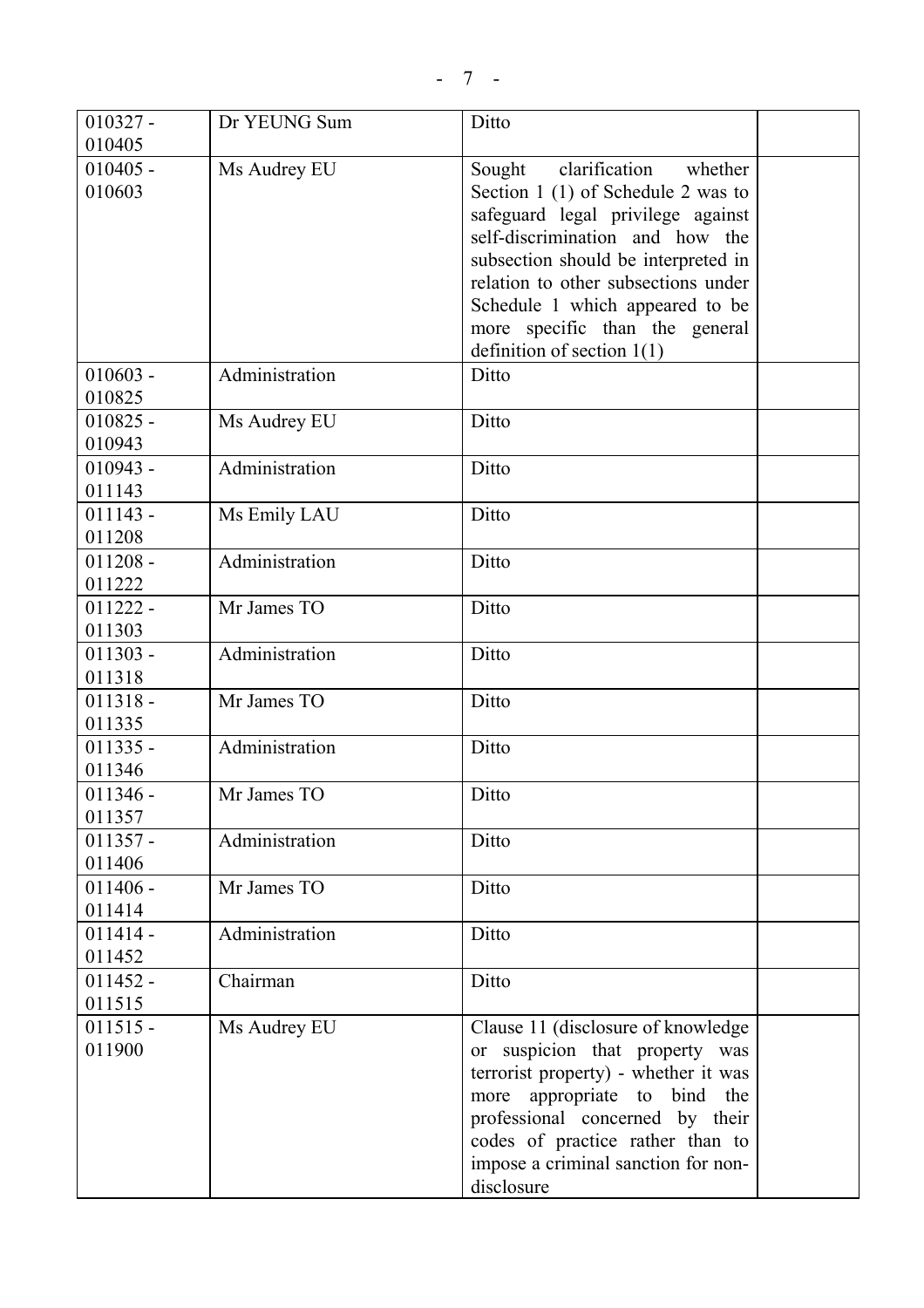| $011900 -$<br>013555 | Administration   | Explained that the clause 11 sought<br>to facilitate effective action on<br>freezing of funds and forfeiture of<br>certain terrorist property pursuant<br>to clauses 5 and 13 and agreed to<br>revise the clause 11 by adding a<br>new provision to protect staff who<br>made<br>disclosure<br>their<br>to<br>compliance officers |  |
|----------------------|------------------|-----------------------------------------------------------------------------------------------------------------------------------------------------------------------------------------------------------------------------------------------------------------------------------------------------------------------------------|--|
| $013555 -$<br>013838 | Ms Audrey EU     | Ditto                                                                                                                                                                                                                                                                                                                             |  |
| $013838 -$<br>014110 | Administration   | Ditto                                                                                                                                                                                                                                                                                                                             |  |
| $014110 -$<br>014208 | <b>ALA</b>       | imposed obligation<br>FATF<br>on<br>financial institutions, or other<br>business or entities subject to anti-<br>laundering<br>money<br>obligations.<br>The UK Terrorism (United Nations<br>Measures) Order 2001 imposed a<br>reporting requirement on banking<br>institution and building societies                              |  |
| $014208 -$<br>014236 | Ms Audrey EU     | Ditto                                                                                                                                                                                                                                                                                                                             |  |
| $014236 -$<br>014637 | Miss Margaret NG | Ditto                                                                                                                                                                                                                                                                                                                             |  |
| $014637 -$<br>015032 | Administration   | Ditto                                                                                                                                                                                                                                                                                                                             |  |
| $015032 -$<br>015246 | Miss Margaret NG | Ditto                                                                                                                                                                                                                                                                                                                             |  |
| $015246 -$<br>015257 | Chairman         | Ditto                                                                                                                                                                                                                                                                                                                             |  |
| $015257 -$<br>015441 | Dr YEUNG Sum     | Ditto                                                                                                                                                                                                                                                                                                                             |  |
| $015441 -$<br>015625 | Mrs Selina CHOW  | Ditto                                                                                                                                                                                                                                                                                                                             |  |
| $015625 -$<br>020142 | Mr Eric LI       | Ditto                                                                                                                                                                                                                                                                                                                             |  |
| $020142 -$<br>020213 | Ms Emily LAU     | Ditto                                                                                                                                                                                                                                                                                                                             |  |
| $020213 -$<br>020941 | Administration   | The Administration would consider<br>introducing amendments to clauses<br>4, 11, 16 and Schedule 2                                                                                                                                                                                                                                |  |
| $020941 -$<br>020950 | Chairman         | Ditto                                                                                                                                                                                                                                                                                                                             |  |
| $020950 -$<br>020959 | Miss Margaret NG | Ditto                                                                                                                                                                                                                                                                                                                             |  |